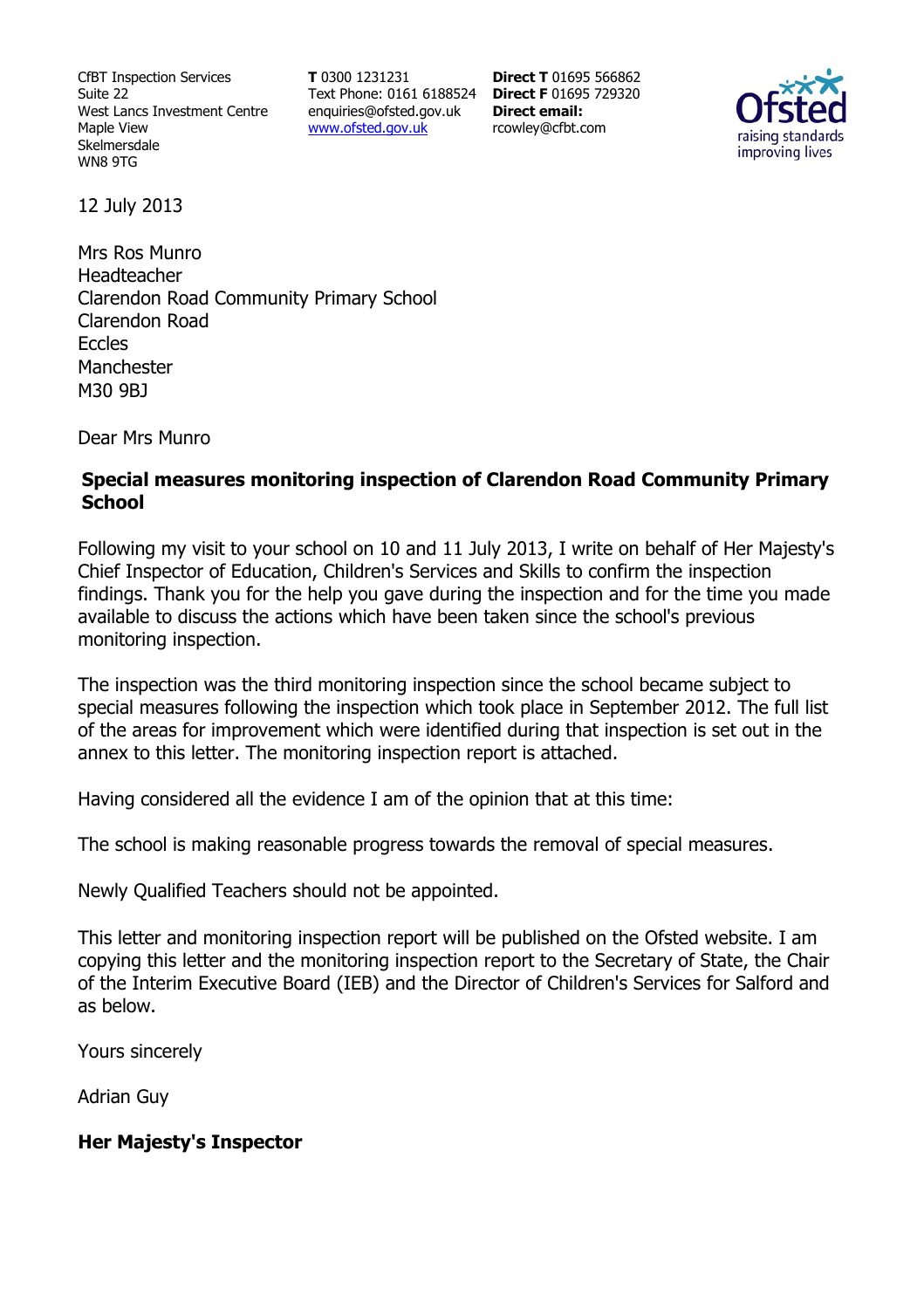#### **Annex**

#### **The areas for improvement identified during the inspection which took place in September 2012**

- Raise achievement in reading, writing and mathematics by:
	- ensuring teachers have sufficiently high expectations of all pupils
	- making sure that pupils apply their mathematical skills and knowledge consistently well to solve problems
	- providing more opportunities for pupils at Key Stages 1 and 2 to write meaningfully and at length
	- ensuring that the curriculum provides the broad and stimulating range of opportunities required to fully meet the needs of all groups of pupils, but especially boys.
- $\blacksquare$  Improve teaching so that lessons are at least good, by:
	- improving lesson planning so that pupils have more opportunities to engage actively in learning and independent work
	- improving the teaching of phonics (the links between letters and sounds) so that pupils have a secure grounding in the basic skills needed to learn to read
	- evaluating the progress of individuals and groups more accurately and amending teaching plans accordingly
	- ensuring all teaching is of a brisk pace and challenges and fully engages pupils, hence eradicating any low-level misbehaviour in lessons.
- Improve the quality of leadership and management, including headteacher, senior leadership team and governance, so that it drives the school forward with the necessary pace and sense of purpose by:
	- evaluating the effectiveness of the school accurately and using the results as the basis for tackling weaknesses
	- ensuring that accurate information on pupils' performance is used to inform whole-school planning, teachers' planning and their professional development, and spending priorities
	- ensuring the quality of teaching is monitored thoroughly and the results are used well to improve its quality and impact on pupils' achievement
	- ensuring whole-school targets are challenging and are used in performance management to hold staff closely to account for pupils' achievement
	- ensuring that the pupil premium is used wisely and makes a difference to pupils' progress in learning
	- taking firm action to ensure all weaknesses are tacked and all school staff are given appropriate support so that they can manage their areas of responsibility effectively ensuring that the governing body fully understands the school's strengths and areas for improvement and that it holds leaders and managers to account.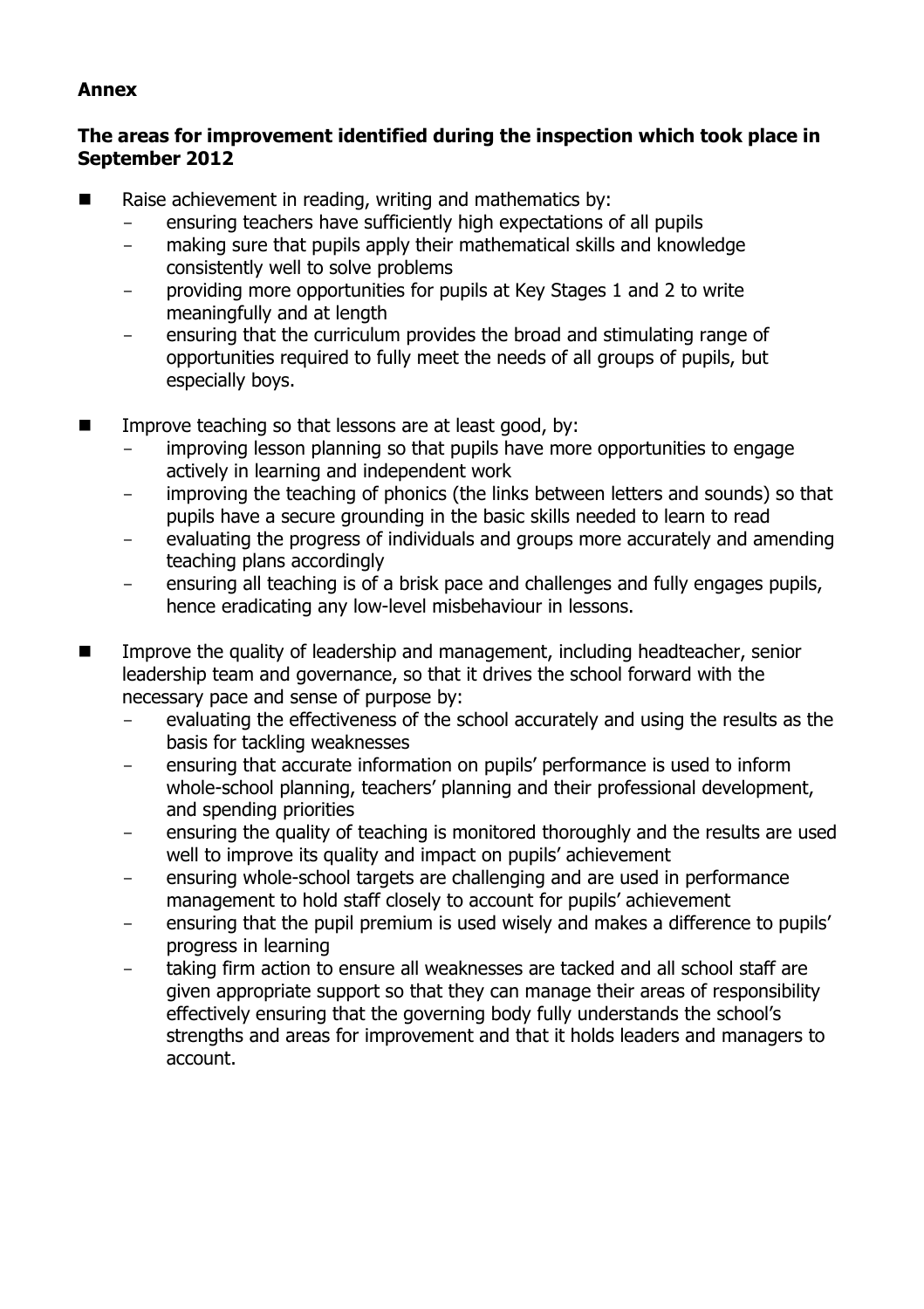# **Report on the third monitoring inspection on 10 and 11 July 2013**

## **Evidence**

During the inspection I observed the school's work. Together with the executive headteacher, I observed teaching and learning in all of the classes and scrutinised samples of work in pupils' English and mathematics books. I held telephone conversations with the Chair of the Interim Executive Board (IEB) and a representative of the local authority. I also scrutinised a range of documentation relating to the work of the school.

## **Context**

Since my last visit, a new teacher, who is also the mathematics leader, has started at the school. Four teachers have resigned and will be leaving at the end of the summer term and three new teachers have been appointed to start in September. The IEB have decided that the school is to become an academy and to appoint a substantive headteacher.

### **Achievement of pupils at the school**

Early indications from the end of year national assessments at the end of each key stage show that pupils' achievement is improving. A greater proportion of pupils than last year achieved expected levels in English and mathematics. In the Reception class, more children achieved appropriate outcomes for their age. However, children's outcomes are lower in English and mathematics.

The school now has more reliable data from the tracking of pupils' progress. This shows an improving picture in pupils' achievement this year, although over time pupils' progress remains weak because of a legacy of underperformance. Information about the progress of groups of pupils, for example, those with special educational needs, those who speak English as an additional language or those who are known to be eligible for free school meals, shows that these groups of pupils are not improving as well as their peers. This is because their needs are not being precisely met in lessons and there is too little accountability for their progress. Pupils' knowledge of letters and the sounds they make (phonics) is improving and their work shows that they are using this knowledge in making plausible attempts at spelling unfamiliar words.

## **The quality of teaching**

The newly appointed teacher has strengthened the teaching in Year 2 and leaders are keen to share this practice more widely. In mathematics lessons, pupils are more engaged in their learning particularly when they are given interesting things to do to help them think more deeply about how mathematics helps them to solve puzzles logically. Problem solving is developing but there are examples where teachers' subject knowledge still needs developing further to ensure that the work pupils are given is precisely matched to their ability and makes sure they understand the concepts being taught.

In English, pupils' writing is supported by helpful links with other subjects. Teachers are improving the planning of sequences of lessons which lead to extended writing tasks. However, there are inconsistencies across the school. For example, there are weaknesses in Year 1 where there is too much focus on separate activities, which do not build skills and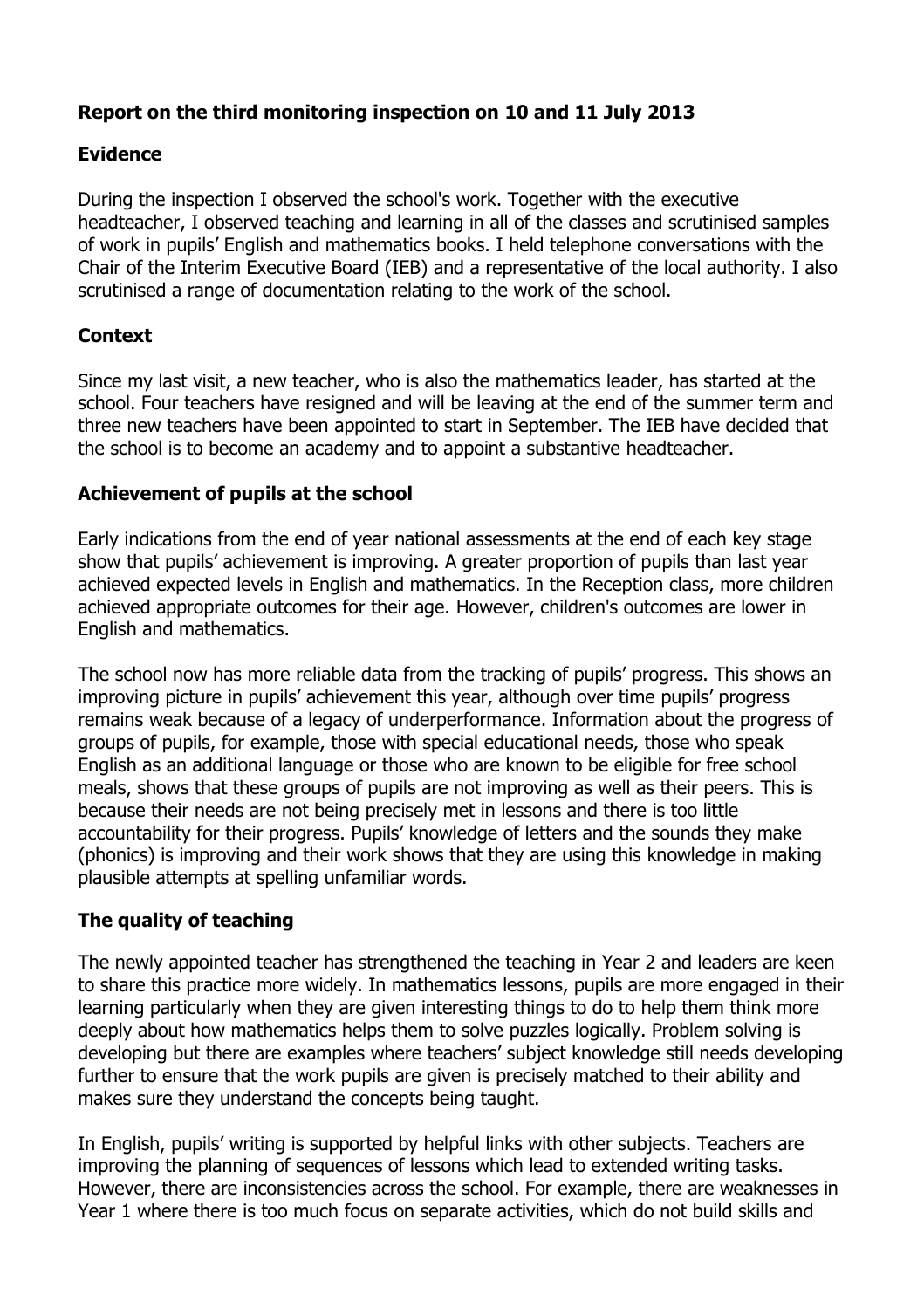understanding sequentially towards opportunities to write more substantial, creative and independent work.

The marking of pupils' work is improving particularly in English. Scrutiny of pupils' work found opportunities, particularly for older pupils, to reflect and respond to teachers' comments on how to improve and draft better writing as a result. However, in mathematics, although marking is developing, the next steps identified by teachers do not lead to better progress across sequences of lessons and increased challenge for pupils.

Support, including that of a lead teacher in a partner school, has been effective in bringing about significant progress in addressing issues seen in the Reception classes at the previous visit. Children now show sustained concentration in suitable activities and follow clearly established routines well.

A new leader of the Early Years Foundation Stage has been appointed for September. Leaders have identified that the next step is to focus on the role of adults and ensure that they are skilled in developing and extending children's learning through effective interventions and accurate use of mathematical language and standard English.

### **Behaviour and safety of pupils**

Pupils' behaviour continues to be a positive aspect of lessons. They cooperate well and show independence and enthusiasm, particularly when the work they are given to do is interesting and has just the right amount of challenge. Pupils now are more likely to get working sooner in lessons and this is improving the pace of learning.

Pupils' attendance has improved slightly compared to the same time last year. However, the attendance for particular groups reveals some lower attendance and gaps which need to be addressed. The attendance of pupils known to be eligible for free school meals has improved more than other groups and the gap is closing, but leaders acknowledge there is more to be done to address the attendance of other groups.

#### **The quality of leadership in and management of the school**

Strong leadership from the executive headteacher and deputy headteacher, who are well supported by the local authority, has continued to drive improvement in the school. Their evaluation of the school's effectiveness is accurate and honest. As a result, the IEB have clear and accurate information about the performance of pupils and teachers. The action plan has been improved since the last monitoring visit and articulates clearly the improvement leaders require and how these are going to be achieved. Leaders have reviewed systems for teachers' performance management and ensure these are more tailored to individual teacher's performance. Leaders are well aware of where there are continuing weaknesses in the quality of teaching and individualised plans to address this are in place.

The IEB meets frequently to monitor reports from the headteacher and the local authority about the school's progress. Together with the local authority, they have decided to appoint a substantive headteacher. They accept that the extent to which they hold middle leaders to account is at an early stage of development. Middle leaders now have data about pupils' progress and have conducted joint observations with external consultants. However, there